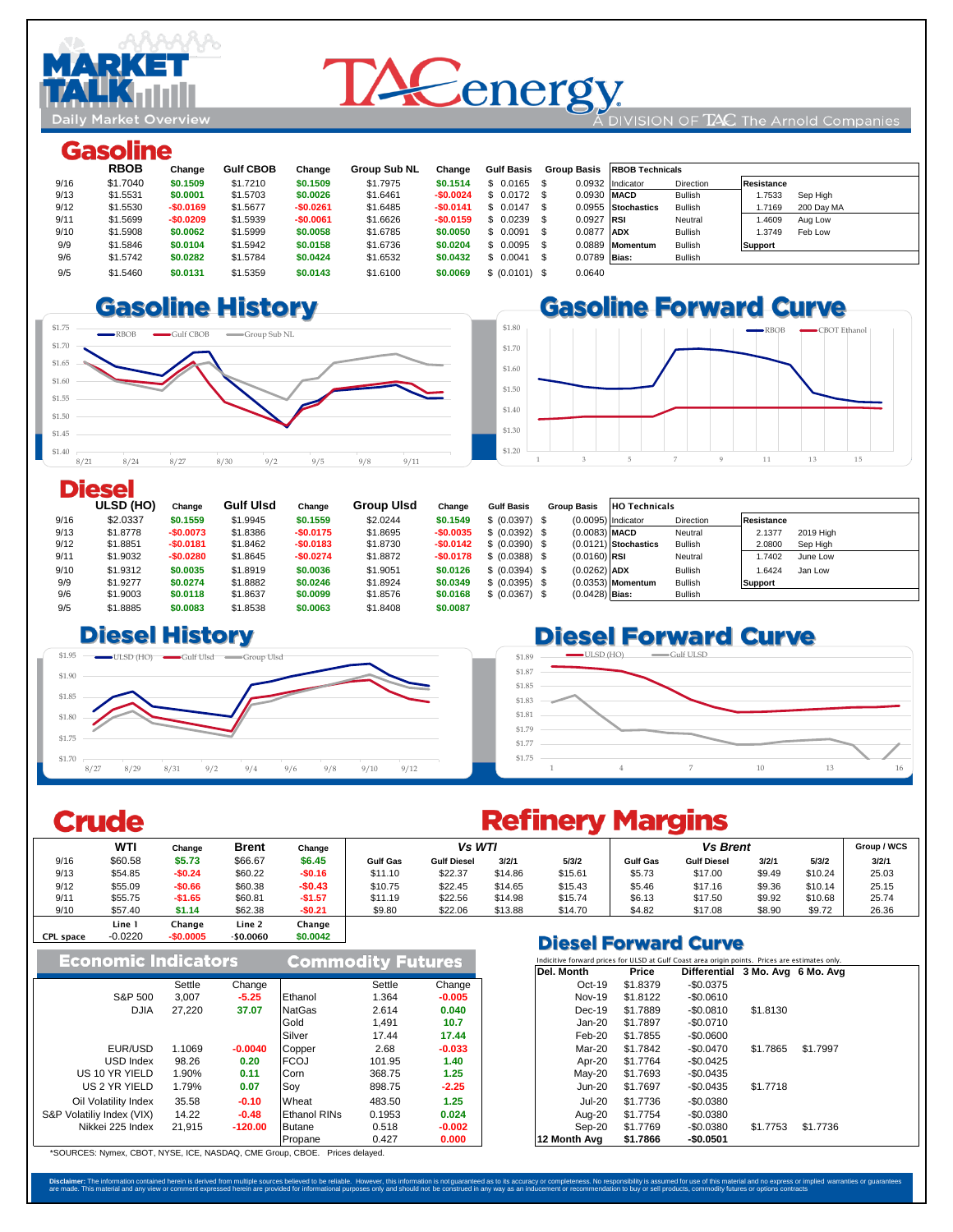# **WTI Managed Net Position**

**TACenergy** 

607,000